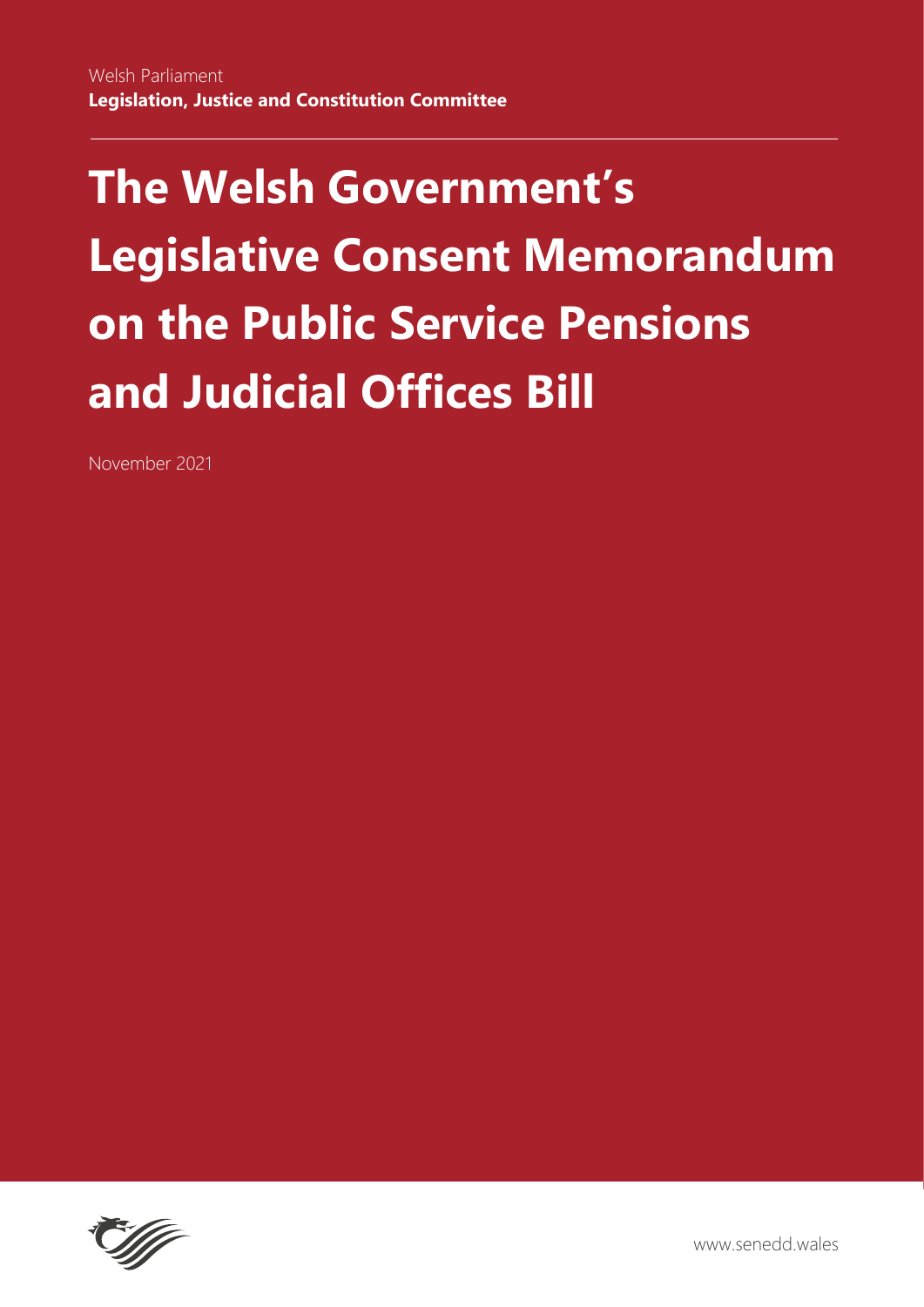# 1. Background

### **The UK Government's Public Service Pensions and Judicial Offices Bill**

**1.** The Public Service Pensions and Judicial Offices Bill<sup>1</sup> (the Bill) was introduced into the House of Lords on 19 July 2021. It is sponsored by HM Treasury.

**2.** The long title of the Bill states that it is:

*"A Bill to make provision about public service pension schemes, including retrospective provision to rectify unlawful discrimination in the way in which existing schemes were restricted under the Public Service Pensions Act 2013 and corresponding Northern Ireland legislation; to make provision for the establishment of new public pension schemes for members of occupational pension schemes of bodies that were brought into public ownership under the Banking (Special Provisions) Act 2008; to make provision about the remuneration and the date of retirement of holders of certain judicial offices; to make provision about judicial service after retirement; and for connected purposes."*

**3.** The Bill is currently at Report stage in the House of Lords.

## **The Welsh Government's Legislative Consent Memorandum**

**4.** Standing Orders 29.1 and 29.2 provide that a legislative consent memorandum is required when a relevant UK Bill modifies or falls within the Senedd's legislative competence.

**5.** On 11 August 2021, the Counsel General and Minister for the Constitution, Mick Antoniw MS, laid before the Senedd a Legislative Consent Memorandum<sup>2</sup> (the Memorandum) in respect of the Bill.

<sup>&</sup>lt;sup>1</sup> [Public Service Pensions and Judicial Offices Bill, as introduced](https://bills.parliament.uk/publications/42278/documents/567) [HL Bill 44]

<sup>&</sup>lt;sup>2</sup> Welsh Government, [Legislative Consent Memorandum, Public Service Pensions and Judicial Offices Bill,](https://senedd.wales/media/wfelpgvh/lcm-ld14498-e.pdf) August 2021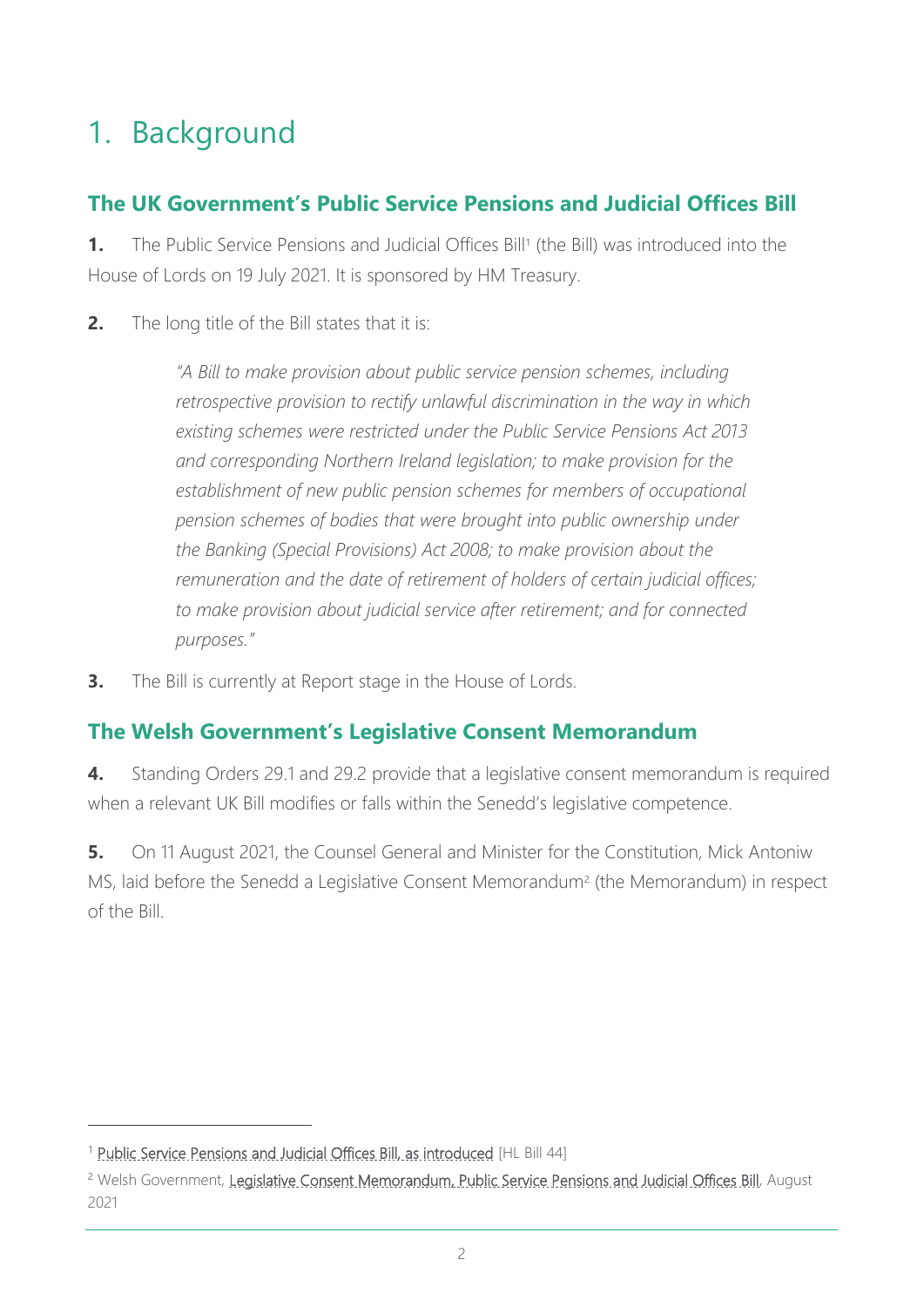**6.** The Business Committee agreed to refer the Memorandum to the Legislation, Justice and Constitution Committee, and the Equality and Social Justice Committee, with a reporting deadline of 4 November 2021.<sup>3</sup>

#### **Provision for which the Senedd's consent is required**

**7.** Paragraphs 6 and 7 of the Memorandum set out the Welsh Government's assessment of the provisions in the Bill which require the Senedd's consent.

**8.** The clauses of the Bill that require Senedd consent are set out in Part 3 of the Bill. The relevant clauses are:

- Clause 103 and Schedule 1, which raise the mandatory retirement age for judicial office-holders to 75.
- Clauses 105 to 109 and Schedule 3, which create a new "sitting in retirement office" for judicial office-holders who have retired. If a judicial office is listed in Schedule 3 to the Bill, then a "sitting in retirement" equivalent of that office will be created. This new office will be given the name of the original judicial office followed by the words "(sitting in retirement)". Further, the "appropriate national authority" is given a power to add to the list of judicial offices in Schedule 3 (i.e. a power to create more "sitting in retirement offices"). A "sitting in retirement office" will be subject to a maximum age of 75.
- Clause 110 and Schedule 4, which make amendments that are consequential on Part 3 of the Bill. The "appropriate national authority" is also given power to make regulations that are consequential on Part 3 of the Bill.

**9.** The UK Government<sup>4</sup> and the Welsh Government are in agreement as to the provisions within the Bill which require consent.

#### **Reasons for making provision for Wales in the Bill**

**10.** Paragraphs 8 to 13 of the Memorandum set out the reasons for making provision for Wales in the Bill.

**11.** Paragraph 10 of the Memorandum states that:

<sup>&</sup>lt;sup>3</sup> Business Committee, Timetable for consideration of the Legislative Consent Memorandum on the Public Services [Pension and Judicial Offices Bill,](https://senedd.wales/media/ygbjirn2/cr-ld14543-e.pdf) September 2021

<sup>&</sup>lt;sup>4</sup> Public Service Pensions and Judicial Offices Bill, [Explanatory Notes,](https://bills.parliament.uk/publications/42340/documents/590) July 2021, Annex 1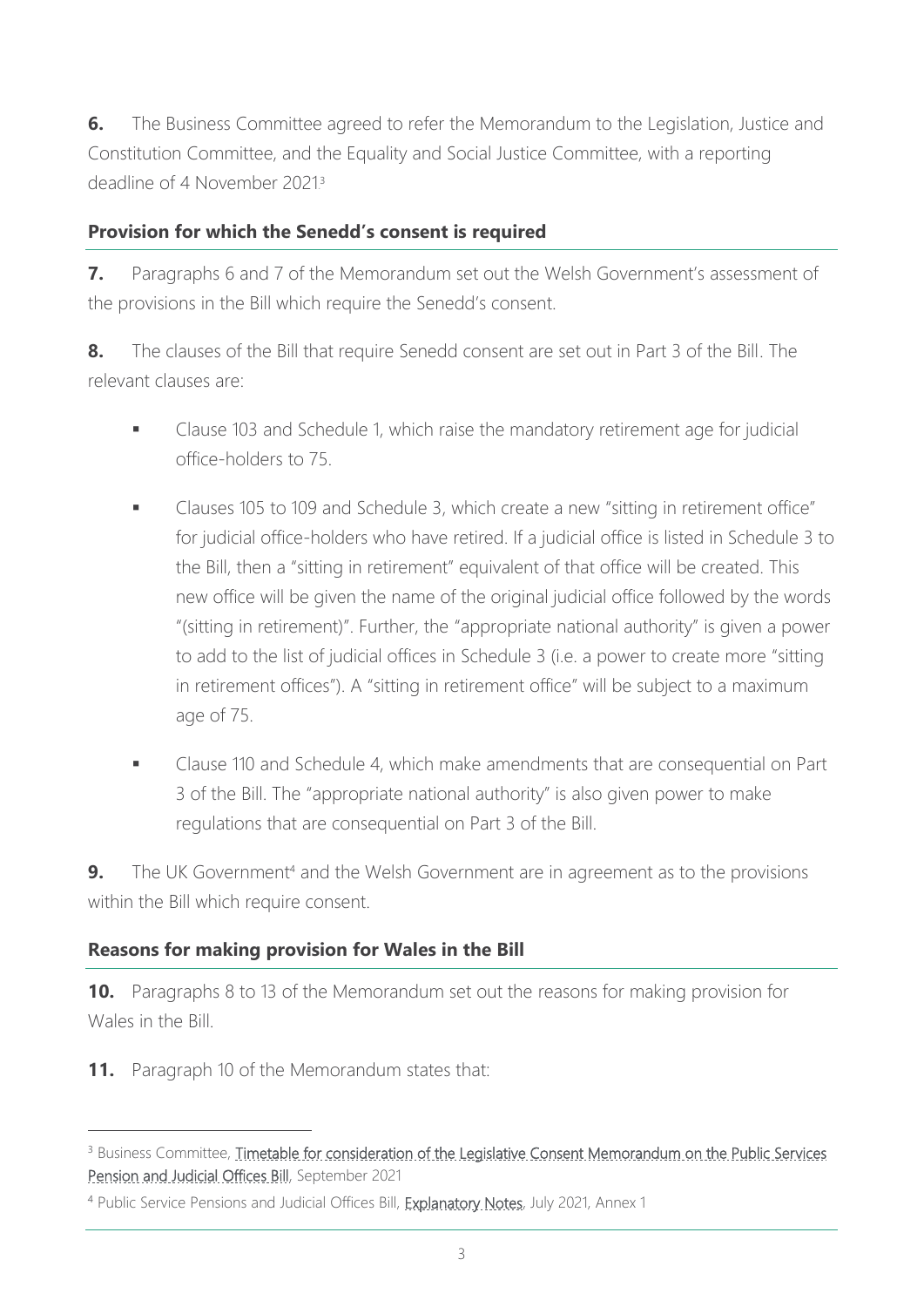*"The revised mandatory retirement age will apply to the Welsh tribunals as defined in section 59 of the Wales Act 2017. For those tribunals with a mandatory retirement age, that age will increase from 70 to 75. Those tribunals are: the Agricultural Land Tribunal for Wales; the Mental Health Review Tribunal for Wales; the Residential Property Tribunal for Wales; and the Welsh Language Tribunal for Wales. For the Special Educational Needs Tribunal for Wales and the Adjudication Panel for Wales, with no current mandatory retirement age, the Bill will impose a maximum retirement age of 75."*

#### **12.** In addition, the Memorandum states:

*"A consistent mandatory retirement age and approach to sitting in retirement across England and Wales will avoid jurisdiction picking by candidates for judicial office who may, for example, choose to apply for appointment in England and Wales rather than to a Welsh tribunal if current arrangements were to continue in Wales alone as, on that basis, they would have a shorter*  and potentially less flexible judicial career in Wales than in England. In *addition, a differential position would potentially inhibit cross deployment between judges in the Welsh tribunals and the First-tier and Upper-tier tribunals. For these reasons, there is benefit to the justice system in Wales for the provisions in the Bill to apply to Wales.*

*The on-going Law Commission project on the reform of the Devolved Tribunals in Wales will report in autumn 2021. Taking forward the Law Commission's report will provide the opportunity for the development of new Wales specific policy relating to Welsh tribunals, including on judicial offices, and to consolidate its implementation into Welsh legislation. The changes now set out in the Bill will, however, be made and implemented far sooner than will be the case in respect of any future legislation in response to the Law Commission's report."*3F *5*

**13.** The Memorandum notes that amendments to the Bill during its passage through the UK Parliament will be kept under review and that a Supplementary Legislative Consent Memorandum may be necessary. 6

<sup>5</sup> Memorandum, paragraphs 12 and 13

<sup>6</sup> Memorandum, paragraph 15